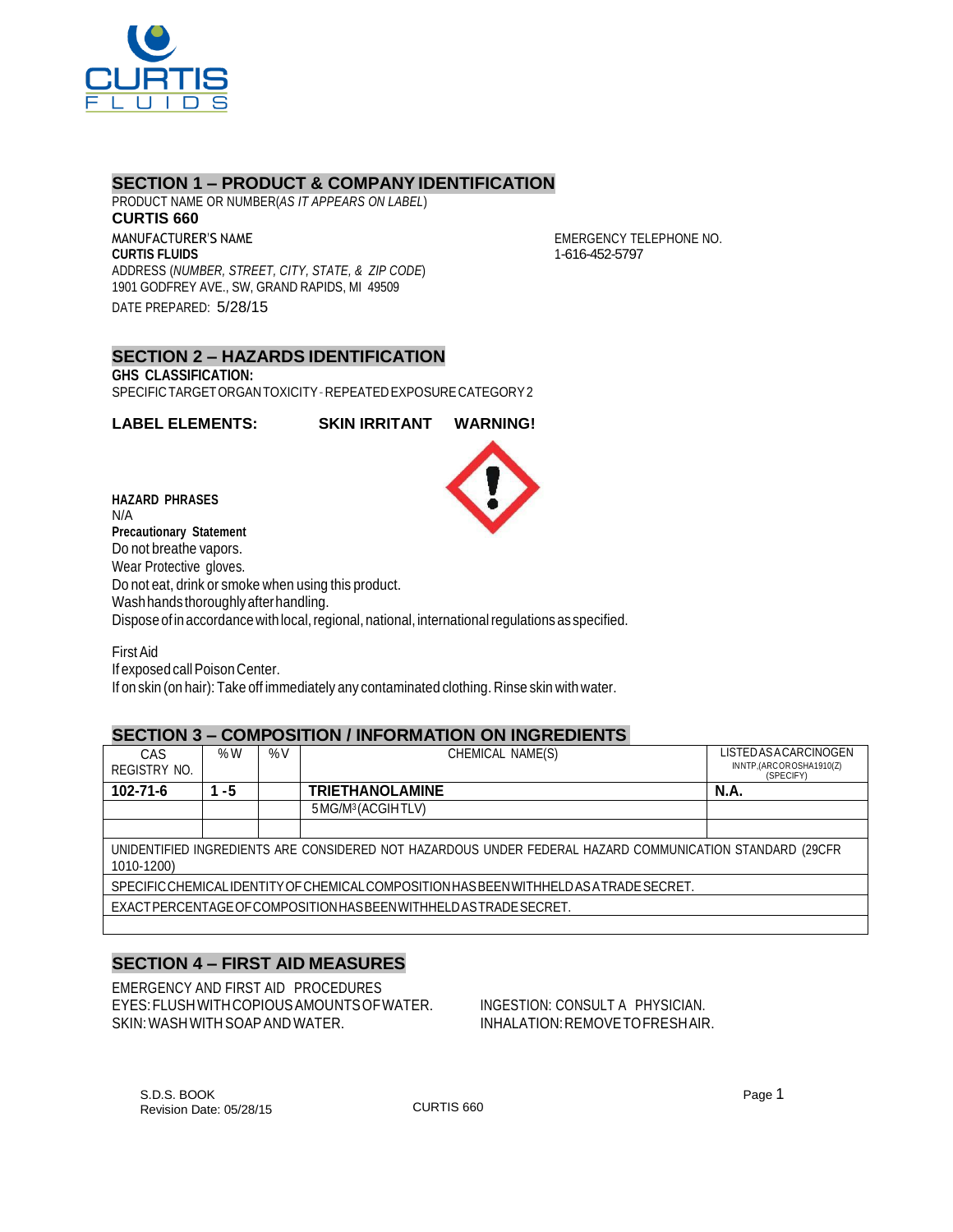APPEARANCE, ODOR AND ODOR THRESHOLD **AMBER COLOR, TRANSPARENT SOLUTION, BLAND ODOR** pH = **8.5 (@ 5 TO 1)** MELTING POINT FREEZING POINT **< 32º F** BOILING POINT **210º F** FLASH POINT **N/A** EVAPORATION RATE **N/A** FLAMMABILITY **N/A** UPPER/LOWER FLAMMABILITY OR EXPLOSIVE LIMITS N/A VAPOR PRESSURE **N/A** VAPOR DENSITY **N/A** RELATIVE DENSITY 1.03 SOLUBILITY IN WATER **COMPLETE** PARTITION COEFFICIENT: **N/A** AUTO IGNITION TEMPERATURE **N/A** DECOMPOSITION TEMPERATURE **N/A** VISCOSITY **250 cps**

### PROTECTIVEGLOVES(SpecifyType) **OIL/WATERRESISTANT** EYE PROTECTION(SpecifyType)**CHEMICALGOGGLES** OTHERPROTECTIVEEQUIPMENT **NONENORMALLY NEEDED. GOODPERSONALHYGIENESHOULDALWAYSBEPRACTICED.**

**SECTION 9 – PHYSICAL AND CHEMICAL PROPERTIES**

| SECTION 6 - EAPOSURE CONTROL / PERSONAL PROT |  |
|----------------------------------------------|--|
|                                              |  |

|                    | RESPIRATORY PROTECTION (SPECIFY TYPE) |
|--------------------|---------------------------------------|
|                    |                                       |
| <b>VENTILATION</b> | LOCAL EXHAUST (Specify Rate)          |
|                    |                                       |

| tion | LOCAL EXHAUST (Specify Rate)        | <b>ONLY IF MISTED.</b> |              | SPECIAL N/A |  |
|------|-------------------------------------|------------------------|--------------|-------------|--|
|      | MECHANICAL (General) (Specify Rate) | <b>ONLY IF MISTED.</b> | <b>OTHER</b> | N/A         |  |

# **SECTION 7 – HANDLING AND STORAGE**

**SECTION 5 – FIRE FIGHTING MEASURES**

FLASH POINT METHOD USED **N/A N/A**

SPECIAL FIRE FIGHTING PROCEDURES **N/A** UNUSUALFIREAND EXPLOSION HAZARDS **N/A**

EXTINGUISHING MEDIA **N/A**

PRECAUTIONSTOBETAKENINHANDLINGANDSTORING **KEEPFROM FREEZING FOREASEINHANDLING**

= Theoretical lb. Gal **N/A** Analytical lb. Gal **N/A**

OTHER PRECAUTIONS **GOOD PERSONAL HYGIENE SHOULD ALWAYS BE PRACTICED.**

# **SECTION 8 – EXPOSURE CONTROL / PERSONAL PROTECTION**

RESPIRATORY PROTECTION (SPECIFY TYPE) **NONE DEEMED NEEDED.**

**SECTION 6 – ACCIDENTAL RELEASE MEASURES**

CERCLA (Superfund) REPORTABLE QUANTITY (in lbs.) **N/A**

VOLATILEORGANIC COMPOUND (VOC)(as packaged, minus water) **N/A**

VENTILATION LOCAL EXHAUST (Specify Rate) **ONLYIFMISTED.** SPECIAL **N/A**

**SALVAGECONTAINER.DONOTFLUSHTOSEWERS.COVERWITHABRASIVE/ABSORBENTMATERIALTOAVOIDSLIPPERY**

RCRAHAZARDOUSWASTENO.(40CFR261.33) **TREATASOILYWASTEASLOCAL,STATE,FEDERALREGULATIONSPERMIT.**

STEPSTOBETAKEN IN CASE MATERIAL IS RELEASED OR SPILLED **CONTAIN SPILL. REMOVE WITH GROUNDED SUCTION PUMP TO**

FLAMMABLE LIMITS NA LEL UEL

**NOT. DET. NOT. DET.**



**SURFACES.**